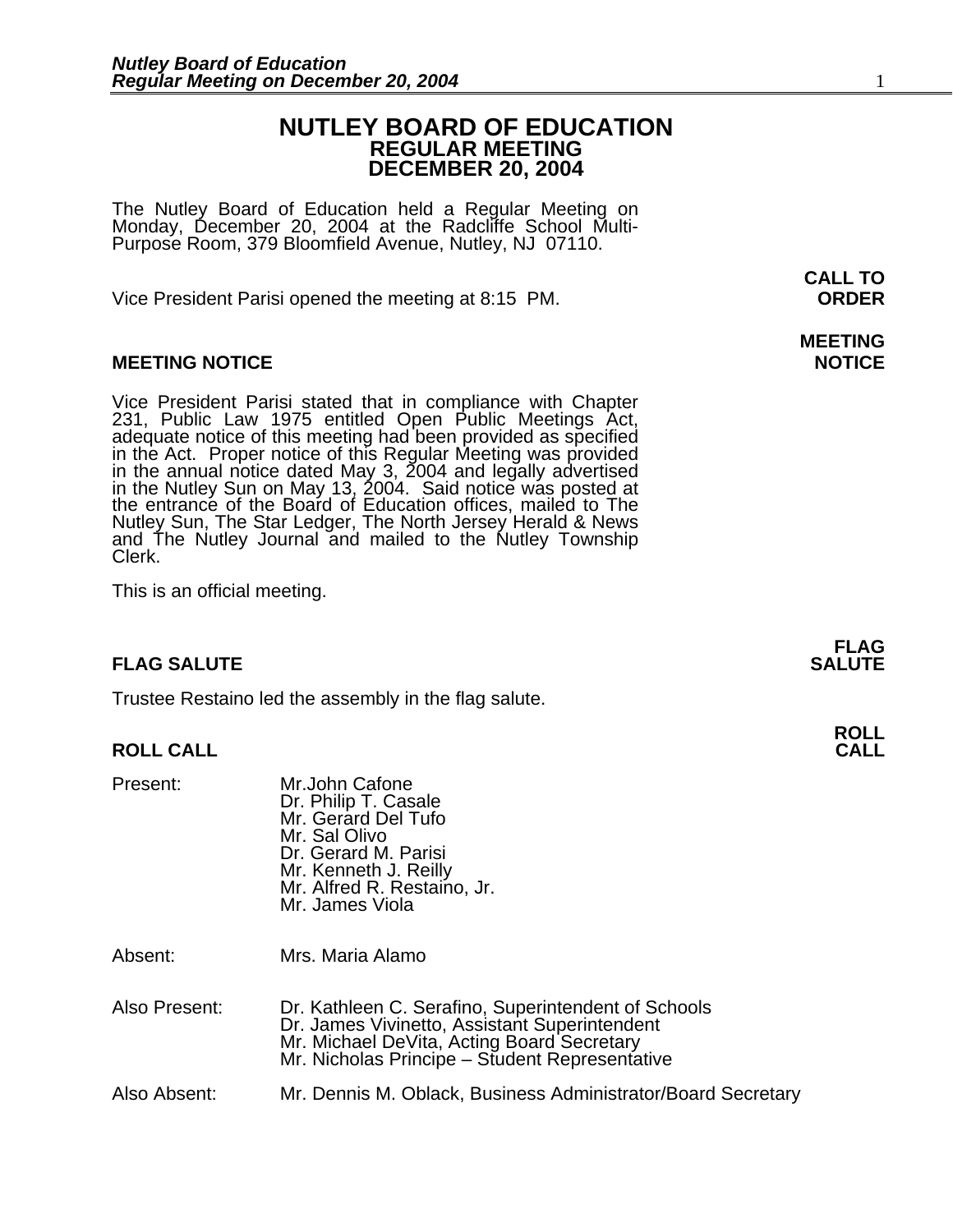# **APPROVAL OF MINUTES APPROVE**

**MINUTES** Trustee Del Tufo moved, Trustee Viola seconded, and the Board unanimously approved by voice vote the following motion:

BE IT RESOLVED that the Board of Education approves the following minutes:

December 6, 2004 - Conference/Special Meeting December 6, 2004 - Closed Executive Meeting November 29, 2004 - Regular Meeting November 29, 2004 - Closed Executive Meeting November 29, 2004 - Conference Meeting

### **SPECIAL ORDER OF BUSINESS SPECIAL ORDER**

#### **APPOINT ACTING BOARD SECRETARY**

Trustee Casale moved, Trustee Cafone seconded, and the Board unanimously approved by voice vote the following motion:

BE IT RESOLVED that the Board of Education approves Mr. Michael DeVita to be Acting Board Secretary for this Regular Meeting of December 20, 2004.

### **CORRESPONDENCE CORRESPONDENCE**

Acting Board Secretary DeVita read, and the trustees acknowledged, the following items of correspondence:

A thank-you note from Carol Follet and Family for the Board's expression of sympathy on the passing of her husband.

A thank-you note from Phyllis Battoglia and Family for the Board's expression of sympathy on the passing of her mother.

A thank-you note from the LaReau Family for the Board's expression of sympathy on the passing of Susan LaReau.

#### **BOARD SECRETARY'S REPORT**

Acting Board Secretary DeVita discussed Board Secretary's Resolution 7 – Forms & Details of \$14,930,000 School Bond Sale.

**OF BUSINESS** 

**BOARD SECRETARY'S**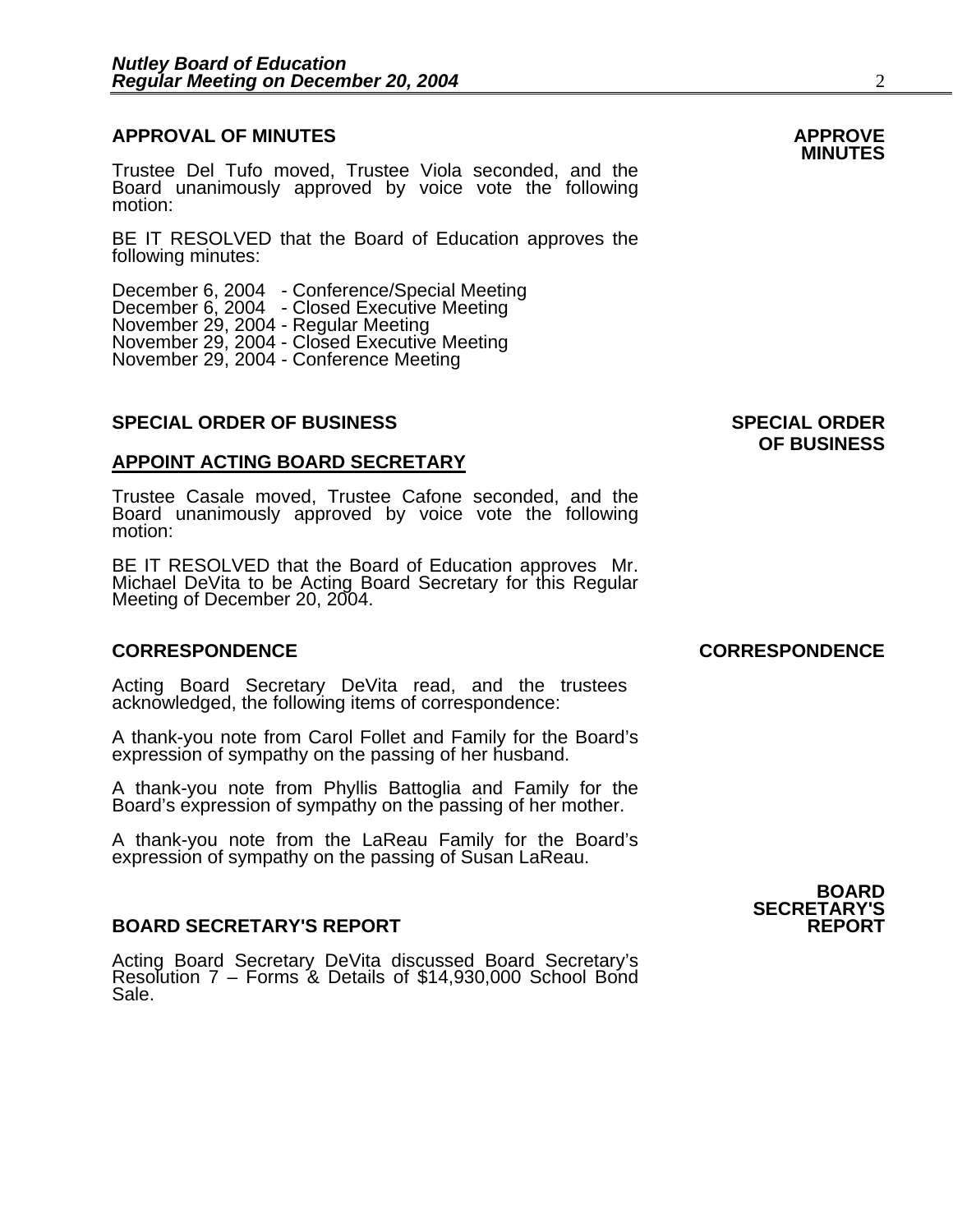### **SUPERINTENDENT'S REPORT SUPT'S REPORT A**

Dr. Serafino presented the Superintendent's Report dated December 20, 2004, Schedule A, which is appended to the minutes of this meeting.

### **COMMITTEE REPORTS REPORTS**

Trustee Del Tufo - Facilities Committee

# **HEARING OF CITIZENS (Resolutions Only) HEARING OF CITIZENS**

Resident Terry Quirk questioned Superintendent's Resolution 5 – Appointment – Interim Business Administrator.

Vice President Parisi responded to her question.

# **SUPERINTENDENT'S RESOLUTIONS** *SUPERINTENDENT'S*

Trustee Cafone moved, and Trustee Viola seconded, a motion that the Board approve the Superintendent's Resolutions numbers 1 through 10 as listed below.

The Superintendent's Resolutions 1 through 10 were unanimously approved by roll call vote with the following exception:

1. Trustee Olivo abstained on Resolution 10 – Extra Compensation.

# **RETIRE**  1. **RETIREMENT – Buildings & Grounds Employee B&G EMPLOYEE**

BE IT RESOLVED that the Board of Education approves the acceptance of the resignation, for reasons of retirement, of Robert McDermott, buildings & grounds employee, effective February 1, 2005.

#### 2. RETIREMENT - Teacher

BE IT RESOLVED that the Board of Education approves the acceptance of the retirement of Mr. Walter Murray, elementary teacher, effective July 1, 2005.

#### 3. LEAVE OF ABSENCE - Teacher

BE IT RESOLVED that the Board of Education approves a childrearing leave of absence for Mrs. Nicole David from March 8, 2005 through June 30, 2005.

**RESOLUTIONS** 

**RETIRE** 

**LEAVE**<br>TEACHER

# **COMMITTEE**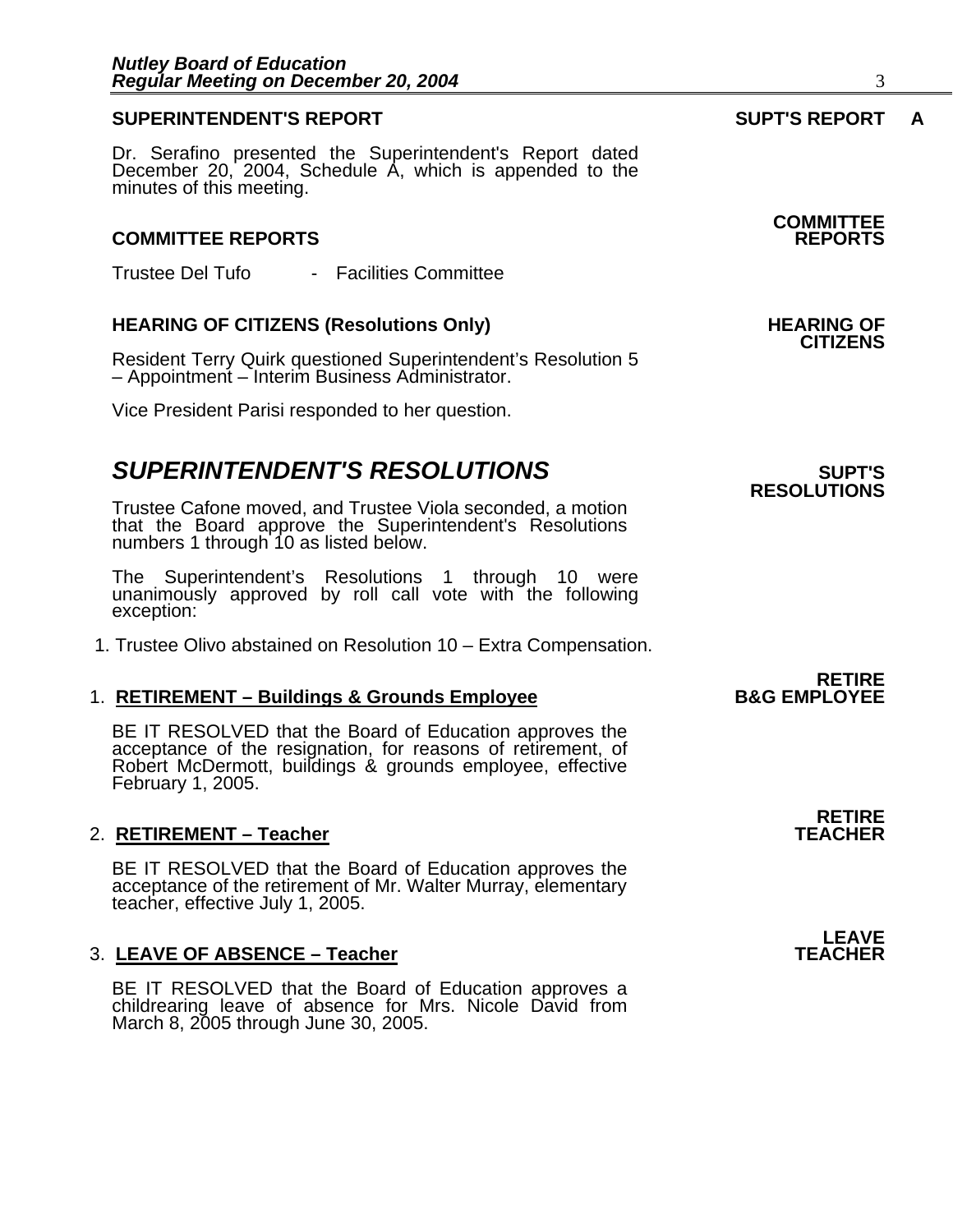## 4. LEAVE OF ABSENCE - Part-time School Aide

BE IT RESOLVED that the Board of Education approves a family leave of absence, without pay, for Mrs. Janet Fenwick, effective December 1, 2004 through February 1, 2005.

## 5. **APPOINTMENT – INTERIM BUSINESS ADMINISTRATOR INTERIM BA**

BE IT RESOLVED that the Board of Education approves the appointment of John Sincaglia as Interim Business Administrator at a rate of \$500 per day.

## 6. **APPOINTMENT – Permanent Unassigned Substitute** SUB **SUB**

BE IT RESOLVED that the Board of Education approves the appointment of Miss Claudia Marra as permanent unassigned substitute, effective January 3, 2005, for the 2004-05 school year, at the rate of \$78 per day and fringe be

## **7. APPOINTMENTS – Teacher Substitutes**

BE IT RESOLVED that the Board of Education approves the appointments of the teacher substitutes listed on the attached Schedule B for the 2004-005 school year.

## 8. **APPOINTMENT – Substitutes**

BE IT RESOLVED that the Board of Education approves the following substitute for the 2004-05 school year:

Secretary Rachel Zatorski

School Aide Geraldine Zoppa

Bus Aide Jane Riccardi

School Aide/Bus Aide/Cafeteria Susan Stone

## 9. **APPOINTMENT – BOE Extended Day Program**

BE IT RESOLVED that the Board of Education approves the appointment of the School Age Extended Day Program employees listed below for the 2004-05 school year at the salary indicated:

**LEAVE**<br>P.T. AIDE

**APPOINT**

**APPOINT PERM. UNASSIGNED** 

# **APPOINT<br>TEACHER SUBS**

# **APPOINT**

# **APPOINT<br>BOE EXTENDED**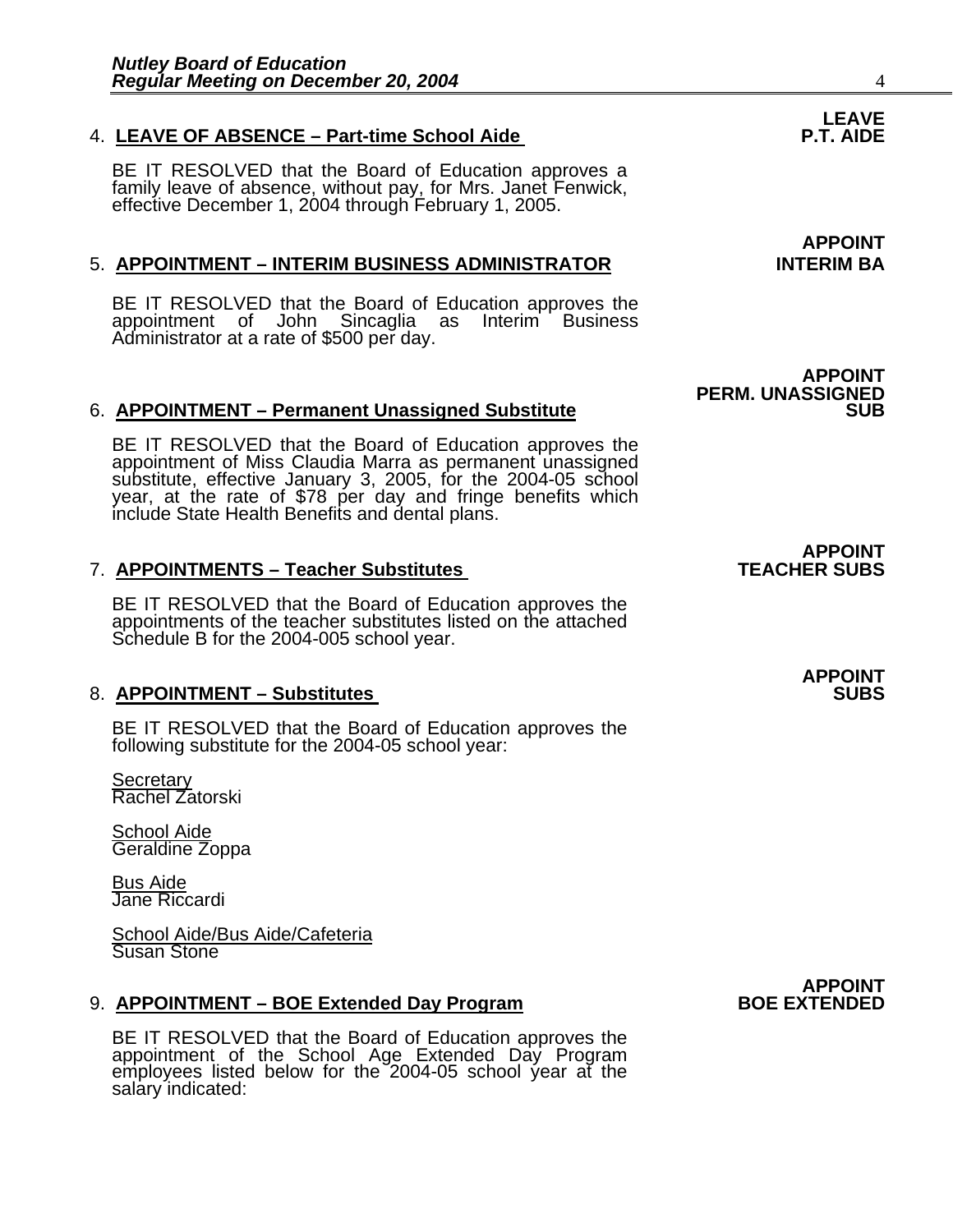Child Care Nurse (p/t) Hourly Rate

Susan Guglielmi (R.N.)\* \$25.00

Substitute Child Care Nurse (p/t)

Dawn Gerbino (R.N.) 25.00

Substitute Child Care Aide (p/t)

Lisa DeFabbi 12.00

\*BE IT FURTHER RESOLVED that the Board approves the application for Emergent hiring as per the state criminal review procedure.

### **10. EXTRA COMPENSATION**

BE IT RESOLVED that the Board of Education approves the following personnel be paid extra compensation in the amounts indicated for services rendered:

#### **HEALTH DYNAMICS CLASSES – Month of November, 2004**

Rose Cioffi **\$250.00** 

#### **PAYMENT FOR CHOREOGRAPHING THE 2003-04 NUTLEY HIGH SCHOOL MUSICALE**

Brigitte Decaudain \$553.50

#### **PAYMENT FOR MATH ANALYSIS CURRICULUM REVISION – November 11 and 18, 2004**

| Toby D'Ambola             | \$157.20 |
|---------------------------|----------|
| Leann Martin              | 103.92   |
| <b>Rosemary Vivinetto</b> | 103.92   |

#### **CURRICULUM MAPPING WORKSHOP November 13, 2004**

| <b>Gerard Adubato</b>        | \$103.92 |
|------------------------------|----------|
| <b>Rita Alfaro</b>           | 103.92   |
| <b>Erin Barrett</b>          | 103.92   |
| Karen Beckmeyer              | 103.92   |
| Amelia Cerisano              | 103.92   |
| <b>Dolores Contreras</b>     | 103.92   |
| <b>Michele Cristantiello</b> | 103.92   |
| Elizabeth D'Angio            | 69.28    |
| MaryLou Dowse                | 157.20   |
| Michael Fetherman            | 157.20   |
| <b>Patricia Fischer</b>      | 103.92   |
| <b>Katherine Franks</b>      | 103.92   |

# **EXTRA**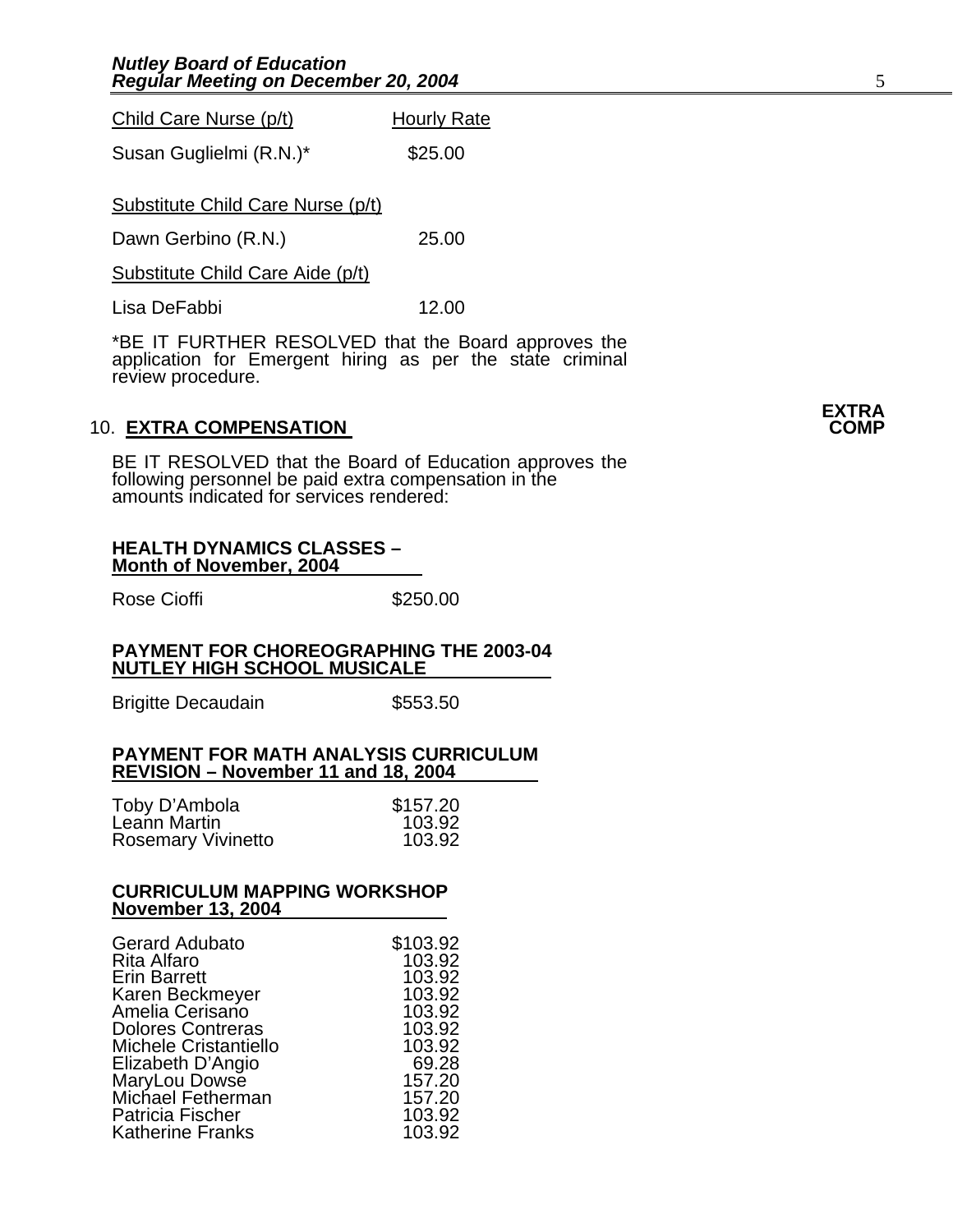| Antoinette Frannicola  | 103.92 |
|------------------------|--------|
| <b>Maria Gernitis</b>  | 103.92 |
| <b>Sheryl Holly</b>    | 103.92 |
| Sheryl Ives            | 103.92 |
| Douglas Jones          | 157.20 |
| <b>Beverly Masullo</b> | 103.92 |
| Linda Moscaritola      | 103.92 |
| Ellen Napoli           | 103.92 |
| Rebecca Olivo          | 69.28  |
| <b>Noelle Orsini</b>   | 103.92 |
| <b>Carol Perrone</b>   | 103.92 |
| <b>Janine Peters</b>   | 103.92 |
| <b>Gail Reilly</b>     | 103.92 |
| Laura Reilly           | 103.92 |
| Lorraine Réstel        | 103.92 |
| Lorraine Rubinstein    | 103.92 |
| Lynn Sorrentino        | 103.92 |
| Christina Stendardi    | 103.92 |
| Kristine Torjusen      | 103.92 |
| Carol VonAchen         | 103.92 |
| Louise Walk            | 103.92 |

#### **CENTRAL DETENTION COVERAGE – November, 2004**

#### **High School**

| George Ackerman   | \$18.77 |
|-------------------|---------|
| AnnMarie Kowalski | 206.47  |
| Jennifer Weiss    | 93.85   |

Franklin School

#### **SATURDAY MORNING SUSPENSIONS – November, 2004**

| <b>High School</b>                  |                |
|-------------------------------------|----------------|
| Lisa Vallo                          | \$156.90       |
| <b>Franklin School</b>              |                |
| Jennifer Ambrose<br>Joseph Cappello | 78.45<br>78.45 |

## 11. **Memorial Mrs. Susan LaReau**

Trustee Del Tufo moved, and Trustee Restaino seconded, the following resolution. Upon being put to a roll call vote the<br>resolution was unanimously approved. **MEMORIAL**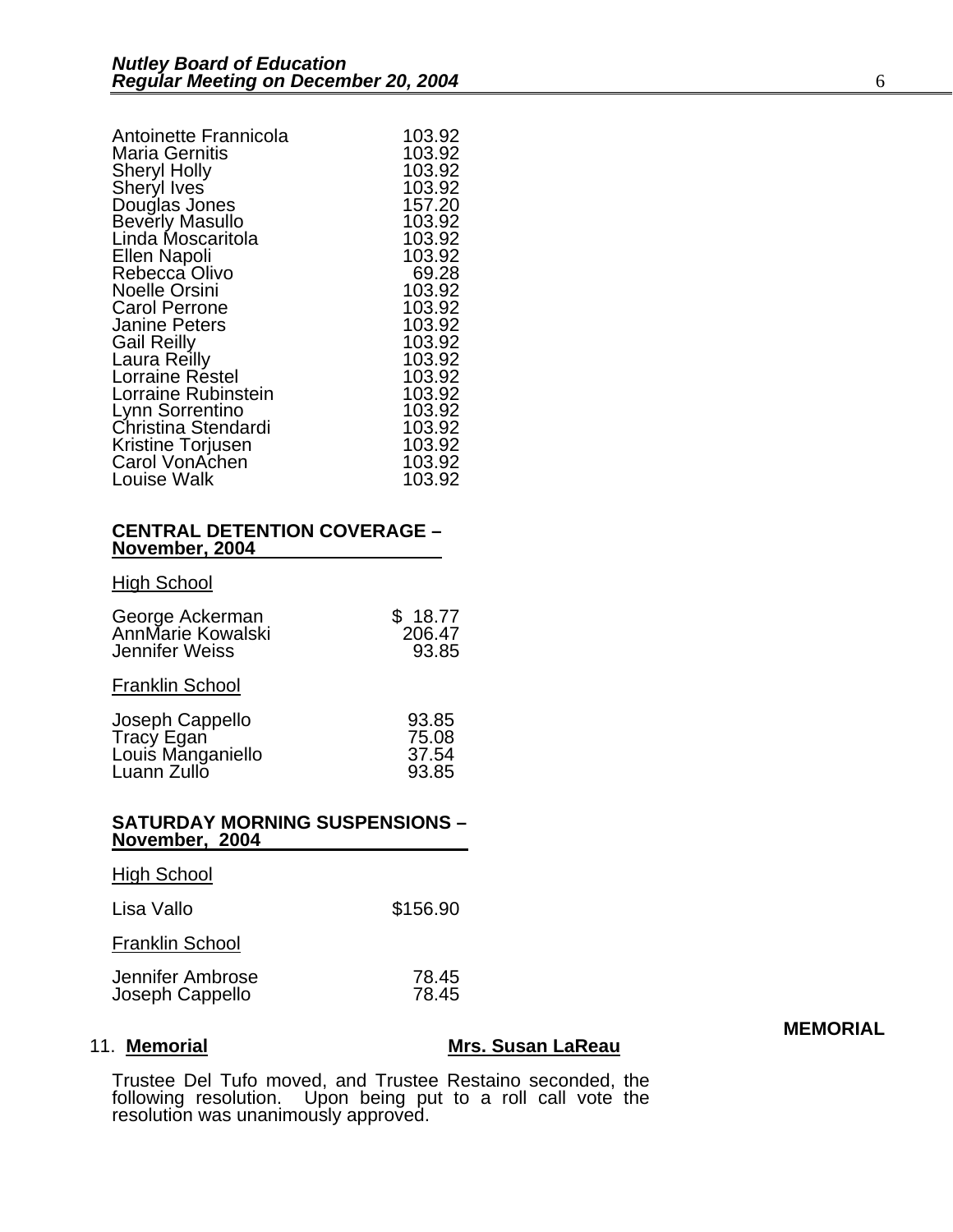WHEREAS, it is with a sense of deep sorrow and regret that the Nutley Board of Education records the death of Mrs. Susan LaReau on November 20, 2004, and

WHEREAS, Mrs. LaReau was employed in September, 1968 as a teacher in the Nutley Public Schools and had a distinguished educational career until her retirement in July, 2004, and

WHEREAS, Mrs. LaReau won the admiration and respect of her fellow teachers and the friendship of pupils who came under the influence of her understanding and capable teaching.

NOW, THEREFORE, BE IT RESOLVED, That the Board of Education of the Township of Nutley extends deepest sympathy to the members of her family, and

BE IT FURTHER RESOLVED, That this resolution be made a part of the minutes of this meeting and a copy sent to the members of her family.

### **RECESS MEETING RECESS**

At 8:35 PM upon the suggestion of Vice President Parisi, Trustee Casale moved, Trustee Reilly seconded, and the Board unanimously approved by voice vote a motion to recess.

### **RECONVENE MEETING RECONVENE**

At 8:40 PM Trustee Viola moved, Trustee Casale seconded, and the Board unanimously approved by voice vote a motion to reconvene the open public meeting.

## **BOARD SECRETARY'S RESOLUTIONS** SECRETARY'S

Trustee Restaino moved, and Trustee Cafone seconded, a motion that the Board approve the Board Secretary's Resolutions numbers 1 through 7 as listed below.

The Board Secretary's Resolutions 1 through 7 were unanimously approved by roll call vote.

1. BILLS AND MANDATORY PAYMENTS<br>BE IT RESOLVED that the Board of Education approves the **PAYMENTS** payment of bills and mandatory payments dated December 20, 2004 in the total amount of \$5,132,726.00 (Appendix A).

 **BOARD RESOLUTIONS** 

**BILLS &**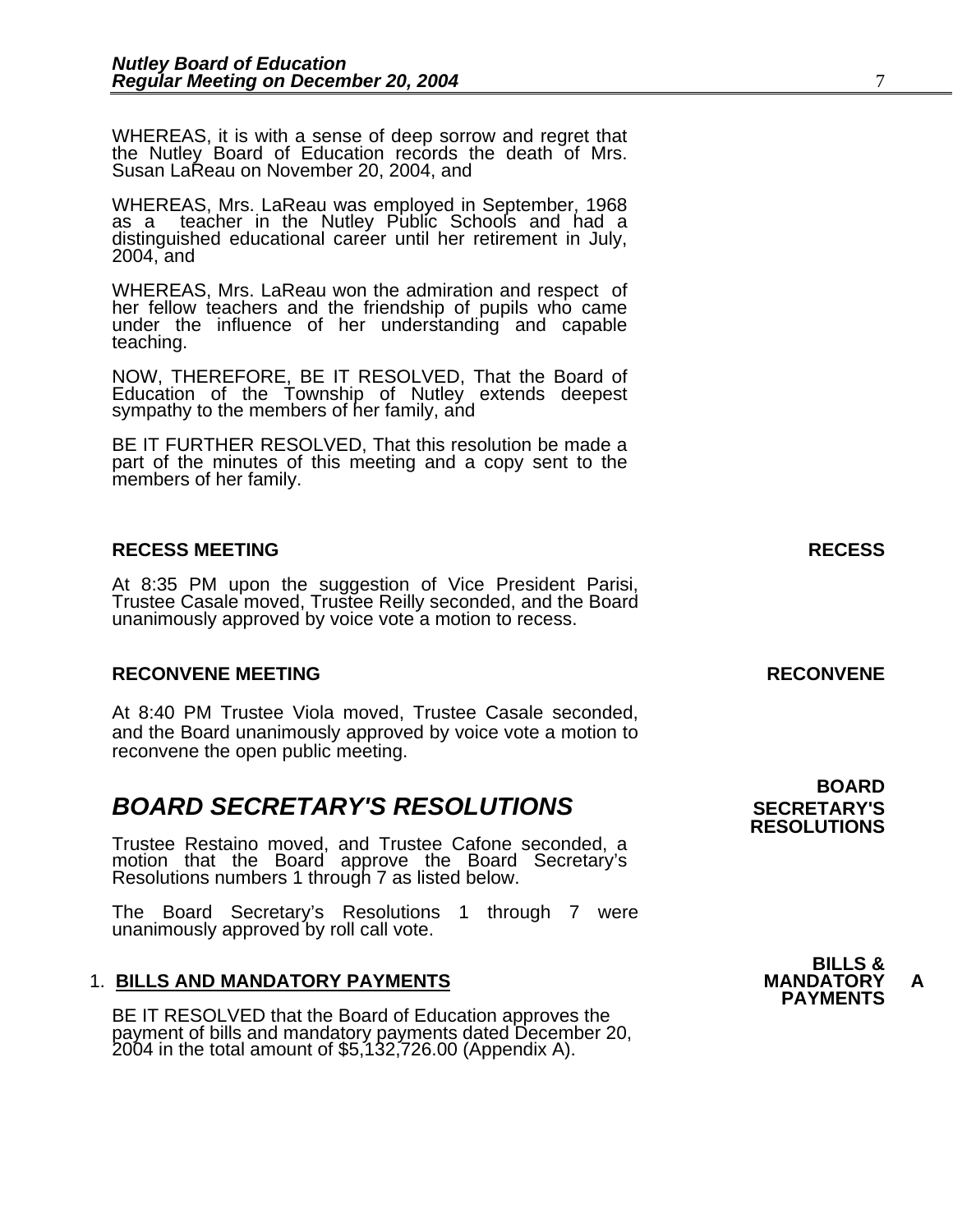# **USE OF**  2. **REQUESTS FOR USE OF SCHOOL BUILDINGS AND BUILDINGS B**

BE IT RESOLVED that the Board of Education approves the requests for the use of school buildings and grounds (Appendix B), that conform to the rules and regulations set by the Board of Education.

3. **TRANSFER SCHEDULE**<br>BE IT RESOLVED that the Board of Education approves, in **SCHEDULE** compliance with NJAC 6A:23-2.11(c)3ii, and NJSA 18A:22-8-1, the transfers in the 2004-05 budget dated November 30, 2004 in the amount of \$43,164.00 as appended (Appendix C).

#### **4. APPROVAL OF SUBMISSION OF APPLICATION FOR IDEA-B CARRY-OVER FUNDS - FY 2004**

BE IT RESOLVED that the Board of Education approves submission of an application to carry-over funds from fiscal year 2004 for IDEA-B Basic in the amount of \$18,065.

#### 5. APPROVAL OF SUBMISSION OF APPLICATION FOR NCLB<br>CARRY-OVER FUNDS - FY 2004 **CARRY-OVER FUNDS - FY 2004**

BE IT RESOLVED that the Board of Education approves submission of an application to carry-over funds from the fiscal year 2004 for NCLB in the following amounts:

| Title I         | \$15,873 |
|-----------------|----------|
| Title II A      | 5,480    |
| Title II D      | 800      |
| Title III       | 5,487    |
| <b>Title IV</b> | 7,759    |
| Title V         | 13,825   |

Total \$49,224

### 6. **ADOPTION OF POLICIES (Second Reading)**

BE IT RESOLVED that the Board of Education adopts the following policies (second reading) on file in the Business Office:

- Policy # 2466 Public Labeling of Educationally Handicapped Pupils
- Policy # 2467 Surrogate Parents and Foster **Parents**
- Policy # 2622 Pupil Assessment
- Policy # 3431.1 Family Leave Teaching Staff Member



**APPROVE** 

 **GROUNDS AND GROUNDS**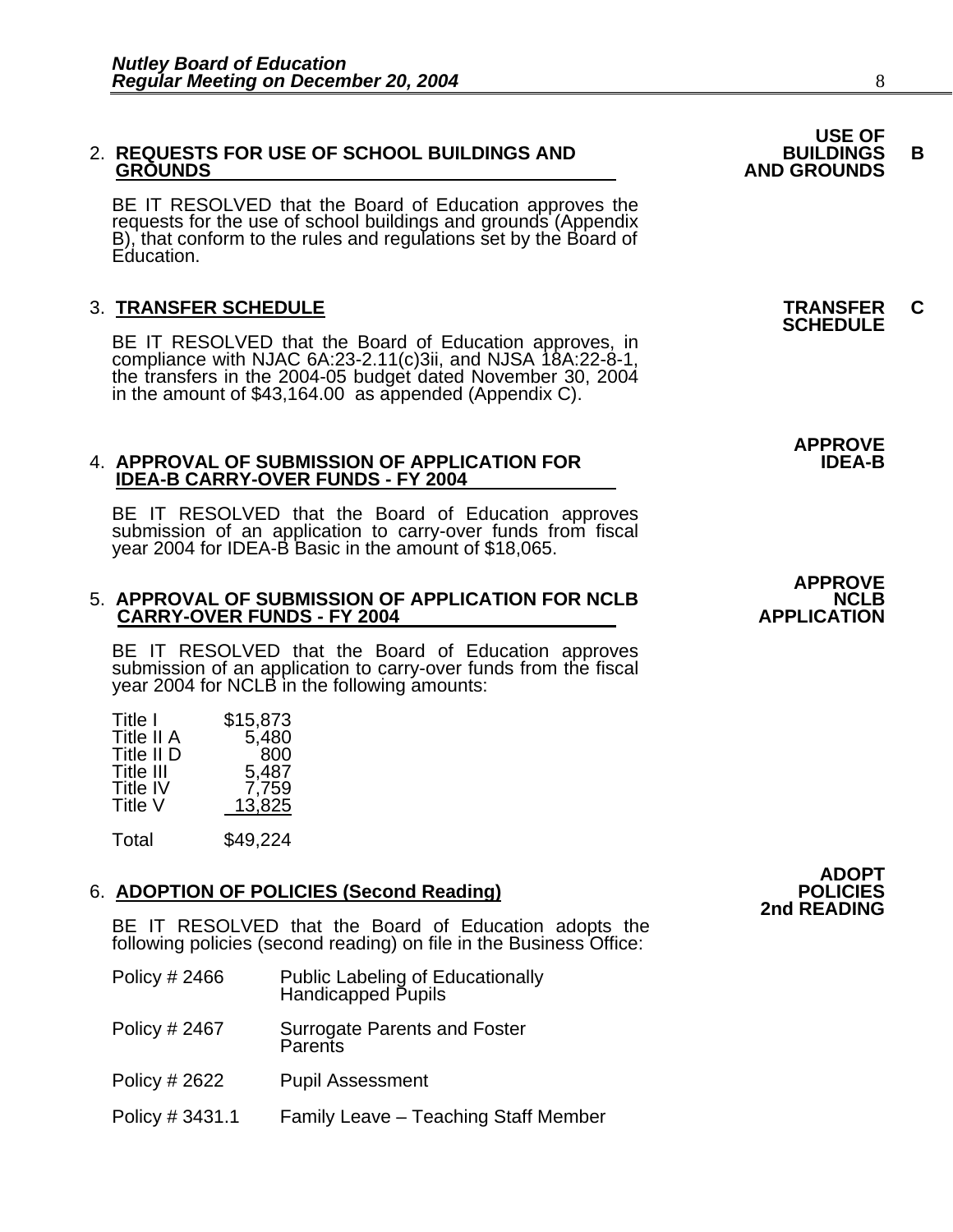| Policy #4431.1 | Family Leave - Support Staff Member    |
|----------------|----------------------------------------|
| Policy # 5310  | <b>Health Services - Pupils</b>        |
| Policy # 5533  | Smoking                                |
| Policy # 5620  | Expulsion                              |
| Policy # 9110  | <b>Quality Assurance Annual Report</b> |

### 7. **FORM & DETAILS OF \$14,930,000 SCHOOL BOND SALE BOND SALE D**

BE IT RESOLVED that the Board of Education approves the form and other details of \$14,930,000 school bonds of the Board of Education of the Township of Nutley in the County of Essex, New Jersey and providing for their sale as per Appendix D and Exhibits A-C.

### 8. **SECRETARY & TREASURER'S REPORT**

BE IT RESOLVED that the Board of Education approves the<br>acknowledgement and acceptance of the reports of the Board<br>Secretary (Appendix E) and Treasurer of School Monies (Appendix  $F$ ) for the period from July 1, 2004 through November 30, 2004.

### 9. **CERTIFICATION OF MAJOR ACCOUNT FUND STATUS**

BE IT RESOLVED that pursuant to NJAC 6:20-2.13 (e), the Nutley Board of Education certifies that as of November 30, 2004, after review of the Secretary's monthly financial report (Appropriations section) and upon consultation with the appropriate district officials, to the best of its knowledge no<br>major account or fund has been over-expended in violation of NJAC 6:20-2.13(b) and that sufficient funds are available to meet the district's financial obligations for the remainder of the fiscal year. (Major accounts are General Fund and Debt Service.)

### **HEARING OF CITIZENS CITIZENS**

Resident Gina Carloni questioned the nursing coverage at the Extended Day Program.

Resident Rich O'Connor expressed his concerns regarding the high school hockey program and coach.

**CERTIFICATION<br>MAJOR ACCOUNT FUND STATUS** 

**HEARING OF** 

**SCHOOL**<br>BOND SALE D

**SECY. & TREAS. E**